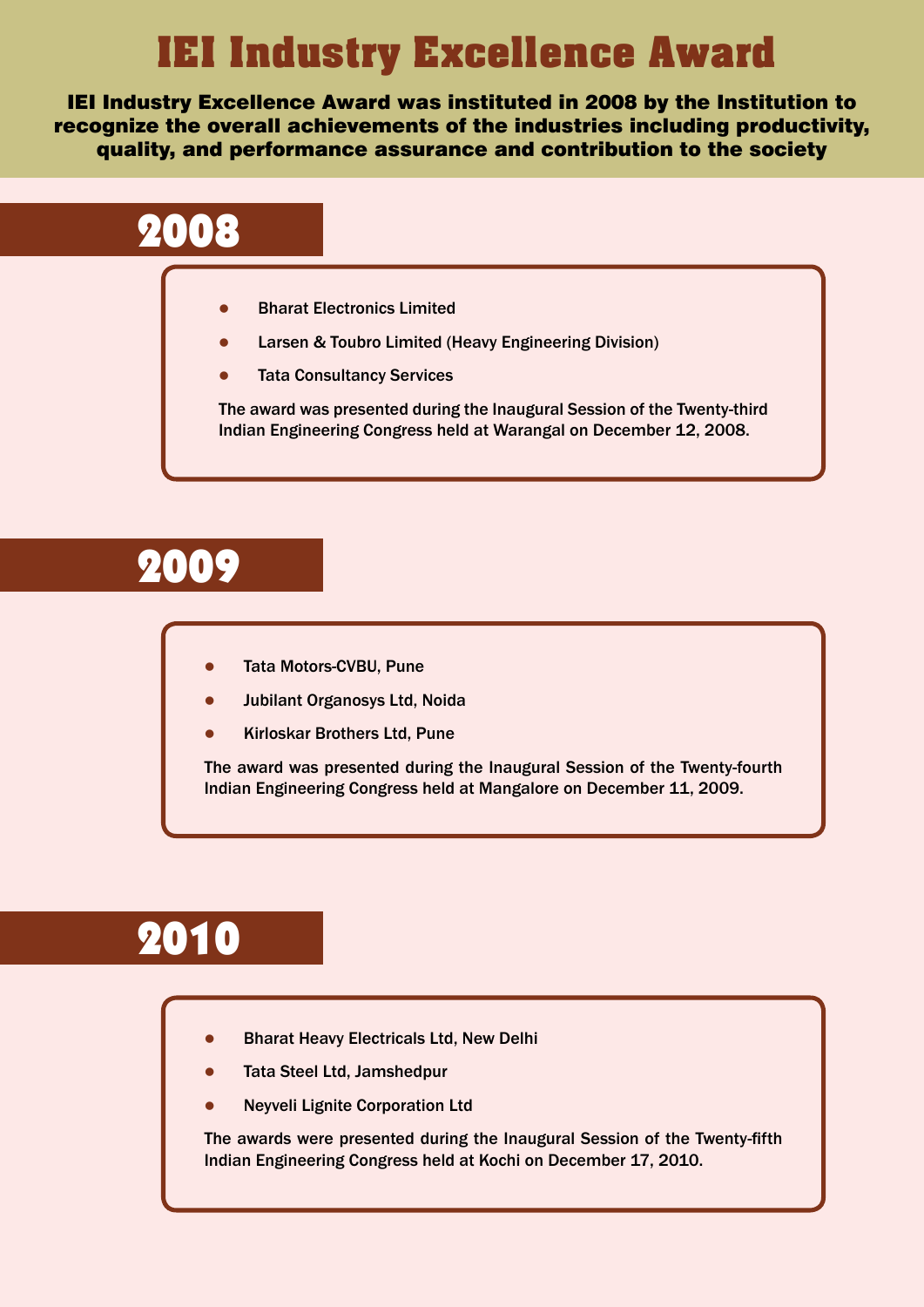# Recipients of IEI Industry Excellence Award

## 2011

2012 **Award 2012** IEI Industry Excellence Award was instituted by the Institution to recognize the overall achievements of the industries including productivity, quality, and performance assurance and contribution



**Tata Consultancy Services Ltd, receiving the award**



 $H_{\text{W}}$  Evoollanga Award<sup>,</sup> 2012 ware precepted by  $\theta$ The 'IEI Industry Excellence Award' 2013 were presented by Shri S S Rathore, President, IEI, during the Twenty-eighth Indian Engineering  $\mathbb{R}$  for the  $\mathbb{R}$  for the  $\mathbb{R}$  for the  $\mathbb{R}$  namely,  $\mathbb{R}$  and  $\mathbb{R}$  and  $\mathbb{R}$  and  $\mathbb{R}$  and  $\mathbb{R}$  and  $\mathbb{R}$  and  $\mathbb{R}$  and  $\mathbb{R}$  and  $\mathbb{R}$  and  $\mathbb{R}$  and  $\mathbb{R}$  and  $\mathbb{R}$  a Congress held at Chennai on December 20, 2013.



**Mr A K Ghosh, Bharat Heavy Electricals Ltd.,**  $\blacksquare$  **Bharat Heavy Electricals Ltd.,**  $\blacksquare$  **Bharat Heavy Electricals Ltd.,**  $\blacksquare$  **Bharat Heavy Electricals Ltd.,**  $\blacksquare$ **receiving the Award**



**Mr P M C Nair, President, Thirumalai Chemical Ltd.,**  $\mathbf{r}$  **and**  $\mathbf{r}$  **and**  $\mathbf{r}$  **and**  $\mathbf{r}$  **and**  $\mathbf{r}$  **and**  $\mathbf{r}$  **are**  $\mathbf{r}$  **and**  $\mathbf{r}$  **and**  $\mathbf{r}$  **are**  $\mathbf{r}$  **and**  $\mathbf{r}$  **are**  $\mathbf{r}$  **and**  $\mathbf{r}$  **are** 



**Pennar Engineered Building Systems Ltd Pennar Engineered Building Systems Ltd., receiving the Award**



**Power Grid Corporation of India Ltd** 



*Deepak Fertilisers & Petrochemicals Corporation Ltd* 

The 'IEI Industry Excellence Award' 2011 was presented during the Seccion of the Twenty civib Indian Engineering Congr Inaugural Session of the Twenty-sixth Indian Engineering Congress angalore on December 16, 2011 by Mr Murgesh Nirs held at Bangalore on December 16, 2011 by Mr Murgesh Nirani, or Large and Medium Scale Industries. Government Minister for Large and Medium Scale Industries, Government of for Large and Medium Scale Industries, Government of Karnataka. Karnataka.

the 'IEI Industry Excellence Award' 2012 was presented during the ,<br>Ath Indian Engineering Cengrose held at New Delk Twenty-seventh Indian Engineering Congress held at New Delhi Twenty-seventh Indian Engineering Congress held at New Delhi on on December 14, 2012. December 14, 2012.



**Mr V Sadagopan, Executive Director, Hindustan Aeronautics Ltd.,**  $\frac{1}{2}$ **receiving the Award** *Hindustan Aeronautics Ltd*





**Manat Electronics Ltd** 

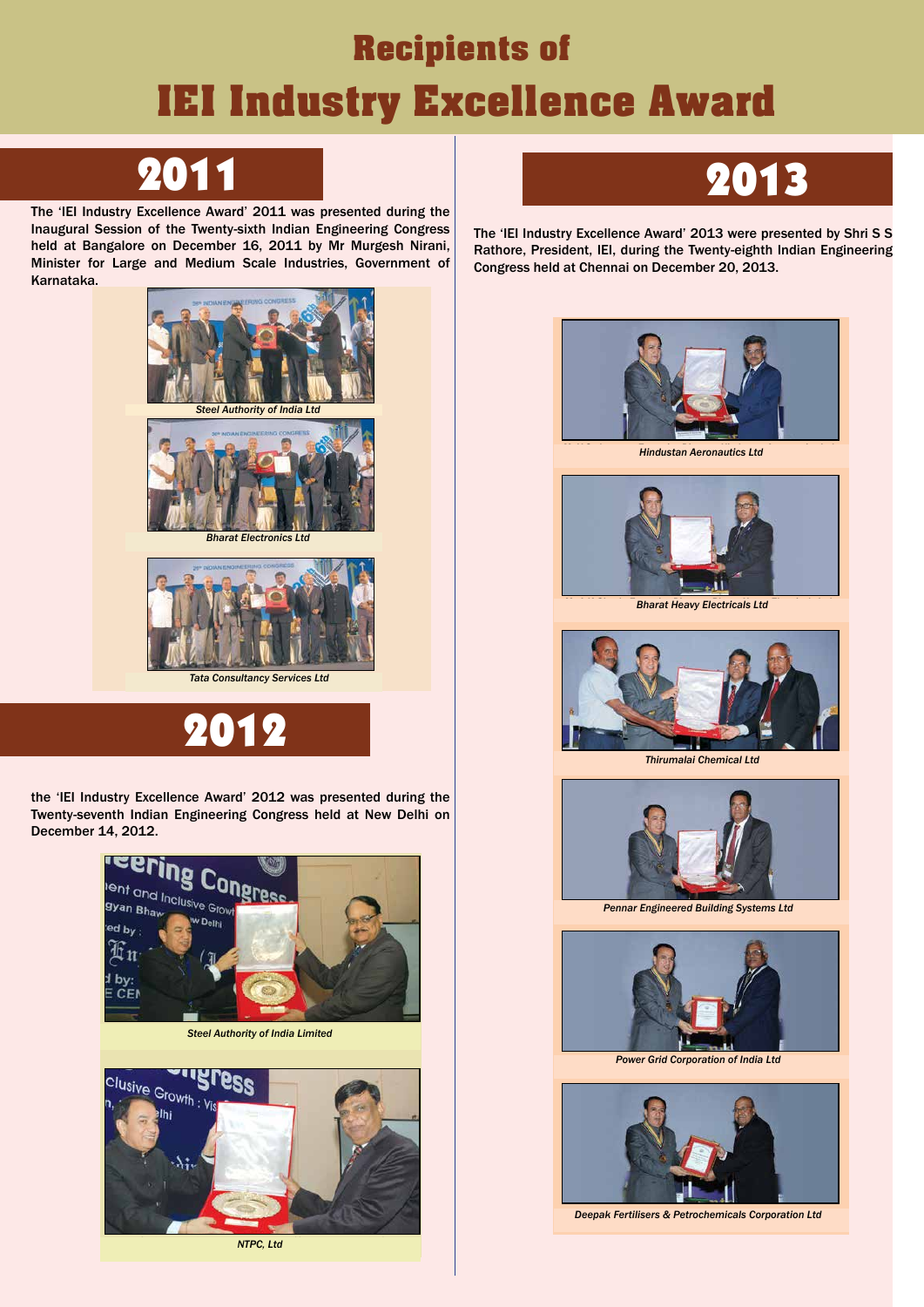## Recipients of IEI Industry Excellence Award

### 2014 IEI Industry Excellence Award 2014



### 2015 IEI Industry Excellence Award 2015

Snippets of Presentation of Presentation of Presentation of Presentation of Presentation of Presentation of Presentation of Presentation of Presentation of Presentation of Presentation of Presentation of Presentation of Pr



- Ø Neyveli Lignite Corporation Limited, Chennai
- Ø J K Fenner (India) Limited, Chennai P& R Infraprojects Ltd, Chandigarh
- 

### **Certificate of Participation**

**Tata Steel Limited Jamshedpur**





**Siemens Technology and Services Pvt. Ltd.**





#### **Certificate of Appreciation**

- Ø Ashoka Buildcon Ltd, Nashik **10th Indian Engineering Congress Congress Congress Limited, Chennai** 
	-
	- $\triangleright$  Volvo India Pvt. Ltd, Bangalore<br> $\triangleright$  K.U. Sodalamuthu and Co. Pvt I
	- $\triangleright$  K.U. Sodalamuthu and Co. Pvt Ltd, Coimbatore<br>  $\triangleright$  Komoline Aerospace Limited, Ahmedabad Ø Komoline Aerospace Limited, Ahmedabad





**Lanco Tanjore Power Co. Ltd Tanjore**

**Centum Electronics Limited Bangalore**

**J K Tyre & Industries Ltd Chennai**



**Hindustan Aeronautics Ltd Bangalore**

#### **Manufacturing & Processing**

- **BrahMos Aerospace Private Limited**
- Bharat Forge Limited
- J K Tyre & Industries Ltd
- **.** Hindustan Zinc Limited
- Indo-US MIM Tec Pvt Ltd
- **Pennar Engineered Building Systems Limited**
- **.** Global Engineers Limited
- Avantel Limited

#### **Engineering Services & Consultancy**

- Holtec Consulting Private Limited
- 
- **Tandon Consultants Pvt Ltd**
- **•** Embitel Technologies (India) Pvt Ltd

#### **Certificate of Commendation**

- **•** Kirby Building Systems India Pvt Ltd
- Precast India Infrastructures Private Limited
- **Amsteel Castings Pvt Ltd**
- Strata Geosystems Pvt Ltd
- **.** Ajay Bio-Tech (India) Limited
- **.** J S Auto Cast Foundry India Private Limited
- **•** Orange Sorting Machines (India) Pvt Ltd
- l Multi Mantech International Private Limited
- DesignTech Systems Ltd
- **Trans Virtual Private Limited.**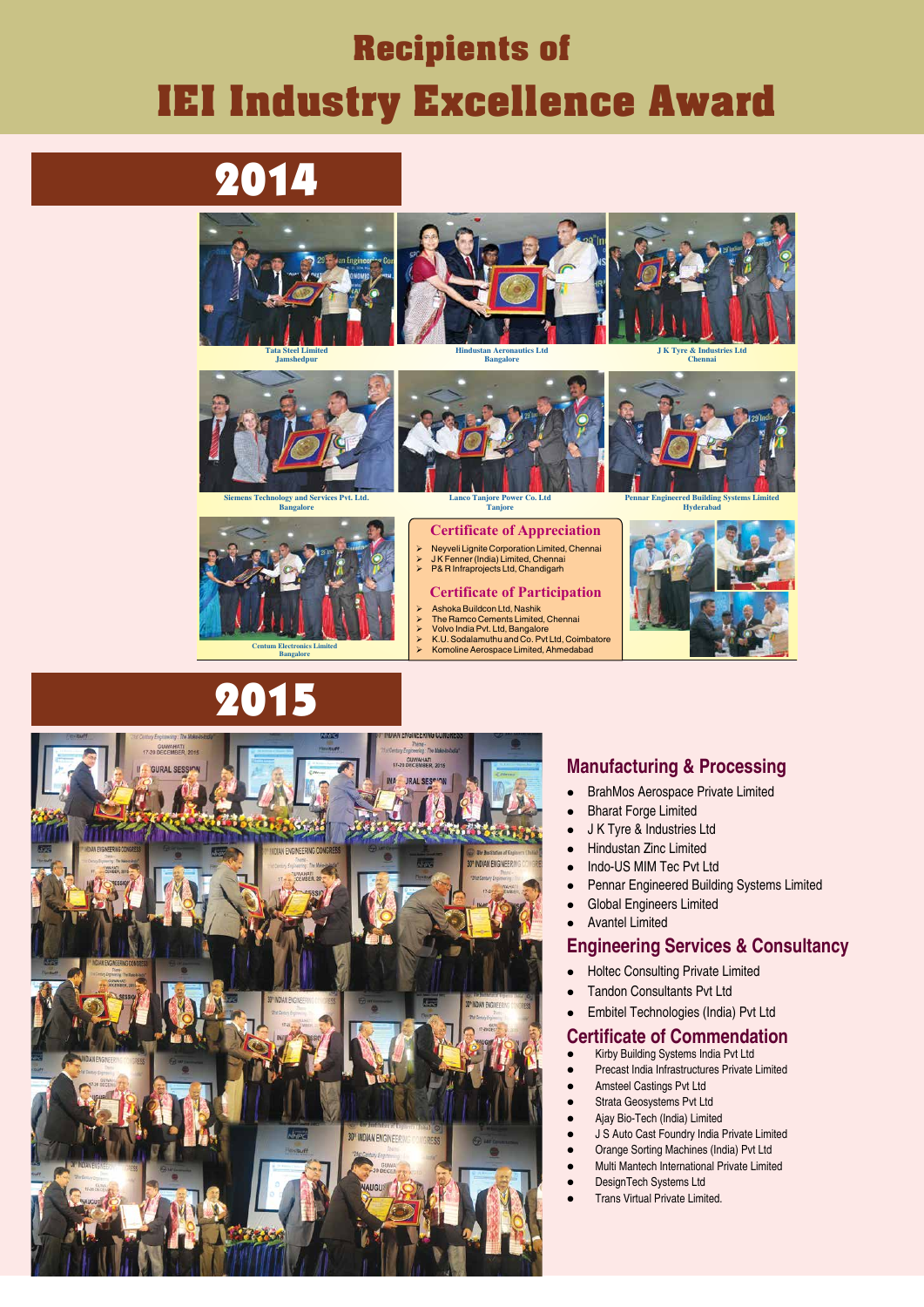### Recipients of IEI Industry Excellence Award  $\frac{1}{3}$  =  $\frac{1}{3}$  construction  $\frac{1}{3}$  congress,  $\frac{1}{3}$

**1. Electronics Corporation of India Limited; 2. J K Tyre & Industries Limited - Chennai Tyre Plant; 3. TATA Steel Ltd (India Operations); 4. Hindustan Aeronautics Limited; 5. Bharat Electronics Limited; 6. Hindustan Zinc Limited; 7. Pricol Limited; 8. CESC Limited; 9. Indian Oil Corporation Limited; 10. Pennar Engineered Building Systems Limited; 11. Rajasthan Electronics and Instruments Ltd.; 12. VA Tech Wabag Limited; 13. NBCC (India) Limited; 14. Techno Electric & Engineering Co. Ltd.; 15. M N Dastur & Company (P) Ltd.; 16. Development Environergy Services Limited**